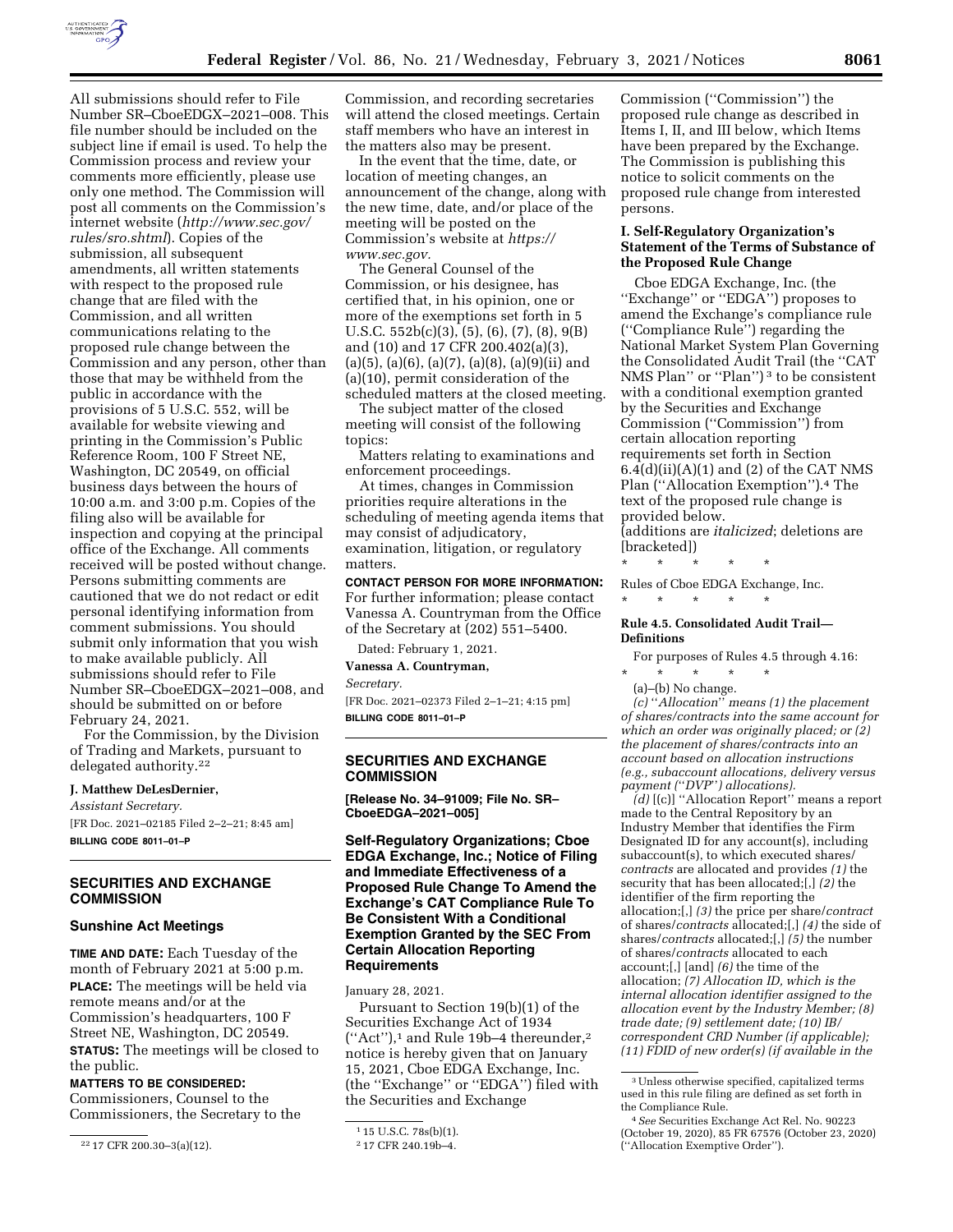*booking system); (12) allocation instruction time (optional); (12) if account meets the definition of institution under FINRA Rule 4512(c); (13) type of allocation (allocation to a custody account, allocation to a DVP account, step-out, correspondent flip, allocation to a firm owned or controlled account, or other non-reportable transactions (e.g., option exercises, conversions); (14) for DVP allocations, custody broker-dealer clearing number (prime broker) if the custodian is a U.S. broker-dealer, DTCC number if the custodian is a U.S. bank, or a foreign indicator, if the custodian is a foreign entity; and (15) if an allocation was cancelled, a cancel flag indicating that the allocation was cancelled, and a cancel timestamp, which represents the time at which the allocation was cancelled;*  provided, for the avoidance of doubt, any such Allocation Report shall not be required to be linked to particular orders or executions.

- *(e)* [(d)] No change.
- *(f)* [(e)] No change.
- *(g)* [(f)] No change.
- *(h)* [(g)] No change.
- $(i)$   $[(\tilde{h})]$  No change.
- *(j)* [(i)] No change.
- *(k)* [(j)] No change.

*(l)* ''*Client Account*'' *means, for the purposes of an Allocation and Allocation Report, any account or subaccount that is not owned or controlled by the Industry Member.* 

```
(m) [(k)] No change. 
  (n) [l] No change. 
  (o) [m] No change. 
  (p) [n] No change. 
  (q) [o] No change. 
  (r) [p] No change. 
  (s) [q] No change. 
  (t) \left[\mathbf{r}\right] No change.
  (u) [s] No change. 
  (v) [t] No change.
  (w) [u] No change.
  (x) [v] No change.
  (v) [w] No change.
  (z) [x] No change. 
  (aa) [y] No change. 
  (bb) [z] No change. 
  (cc) [aa] No change. 
  (dd) [bb] No change. 
  (ee) [cc] No change. 
  (ff) [dd] No change. 
  (gg) [ee] No change. 
  (hh) [ff] No change. 
  (ii) [gg] No change. 
  (jj) [hh] No change. 
  (kk) [ii] No change. 
  (ll) [jj] No change. 
  (mm) [kk] No change. 
  (nn) [ll] No change. 
  (oo) [mm] No change. 
  (pp) [nn] No change. 
  (qq) [oo] No change. 
  (rr) [pp] No change. 
* * * * *
```
### **Rule 4.7. Consolidated Audit Trail— Industry Member Data Reporting**

(a) Recording and Reporting Industry Member Data

(1) No change.

(2) Subject to *sub*paragraph *(a)*(3) below, each Industry Member shall record and report to the Central Repository the

following, as applicable (''Received Industry Member Data'' and, collectively with the information referred to in [Rule 4.7] *subparagraph* (a)(1), ''Industry Member Data'')) in the manner prescribed by the Operating Committee pursuant to the CAT NMS Plan:

(A) if the order is executed, in whole or in part:

[(i) An Allocation Report;]

*(i)* [(ii)] SRO-Assigned Market Participant Identifier of the clearing broker [or prime broker], if applicable; and

*(ii)* [(iii)] CAT-Order-ID of any contra-side order(s);

(B)–(E) No change.

*(F) an Allocation Report any time the Industry Member performs an Allocation to a Client Account, whether or not the Industry Member was the executing broker for the trade.* 

\* \* \* \* \* The text of the proposed rule change is also available on the Exchange's website (*[http://markets.cboe.com/us/](http://markets.cboe.com/us/equities/regulation/rule_filings/edga/) [equities/regulation/rule](http://markets.cboe.com/us/equities/regulation/rule_filings/edga/)*\_*filings/edga/*), at the Exchange's Office of the Secretary, and at the Commission's Public Reference Room.

## **II. Self-Regulatory Organization's Statement of the Purpose of, and Statutory Basis for, the Proposed Rule Change**

In its filing with the Commission, the Exchange included statements concerning the purpose of and basis for the proposed rule change and discussed any comments it received on the proposed rule change. The text of these statements may be examined at the places specified in Item IV below. The Exchange has prepared summaries, set forth in sections A, B, and C below, of the most significant aspects of such statements.

*A. Self-Regulatory Organization's Statement of the Purpose of, and Statutory Basis for, the Proposed Rule Change* 

### 1. Purpose

The purpose of this proposed rule change is to amend the Compliance Rule regarding the CAT NMS Plan to be consistent with the Allocation Exemption. The Commission granted the relief conditioned upon the Participants' adoption of Compliance Rules that implement the alternative approach to reporting allocations to the Central Repository described in the Allocation Exemption (referred to as the ''Allocation Alternative'').

### (1) Request for Exemptive Relief

Pursuant to Section 6.4(d)(ii)(A) of the CAT NMS Plan, each Participant must, through its Compliance Rule, require its Industry Members to record and report

to the Central Repository, if the order is executed, in whole or in part: (1) An Allocation Report; 5 (2) the SRO-Assigned Market Participant Identifier of the clearing broker or prime broker, if applicable; and the (3) CAT-Order-ID of any contra-side order(s). Accordingly, the Exchange and the other Participants implemented Compliance Rules that require their Industry Members that are executing brokers to submit to the Central Repository, among other things, Allocation Reports and the SRO-Assigned Market Participant Identifier of the clearing broker or prime broker, if applicable.

On August 27, 2020, the Participants submitted to the Commission a request for an exemption from certain allocation reporting requirements set forth in Sections  $6.4(d)(ii)(A)(1)$  and  $(2)$  of the CAT NMS Plan (''Exemption Request'').6 In the Exemption Request, the Participants requested that they be permitted to implement the Allocation Alternative, which, as noted above, is an alternative approach to reporting allocations to the Central Repository. Under the Allocation Alternative, any Industry Member that performs an allocation to a client account would be required under the Compliance Rule to submit an Allocation Report to the Central Repository when shares/ contracts are allocated to a client account regardless of whether the Industry Member was involved in executing the underlying order(s). Under the Allocation Alternative, a ''client account'' would be any account that is not owned or controlled by the Industry Member.

In addition, under the Allocation Alternative, an ''Allocation'' would be defined as: (1) The placement of shares/ contracts into the same account for which an order was originally placed; or (2) the placement of shares/contracts into an account based on allocation instructions (*e.g.,* subaccount allocations, delivery versus payment (''DVP'') allocations). Pursuant to this definition and the proposed Allocation Alternative, an Industry Member that performs an Allocation to an account

<sup>6</sup> See Letter from the Participants to Vanessa Countryman, Secretary, Commission, dated August 27, 2020 (the ''Exemption Request'').

<sup>5</sup>Section 1.1 of the CAT NMS Plan defines an ''Allocation Report'' as ''a report made to the Central Repository by an Industry Member that identifies the Firm Designated ID for any account(s), including subaccount(s), to which execute shares are allocated and provides the security that has been allocated, the identifier of the firm reporting the allocation, the price per share of shares allocated, the side of shares allocated, the number of shares allocated to each account, and the time of the allocation; provided for the avoidance of doubt, any such Allocation Report shall not be required to be linked to particular orders or executions.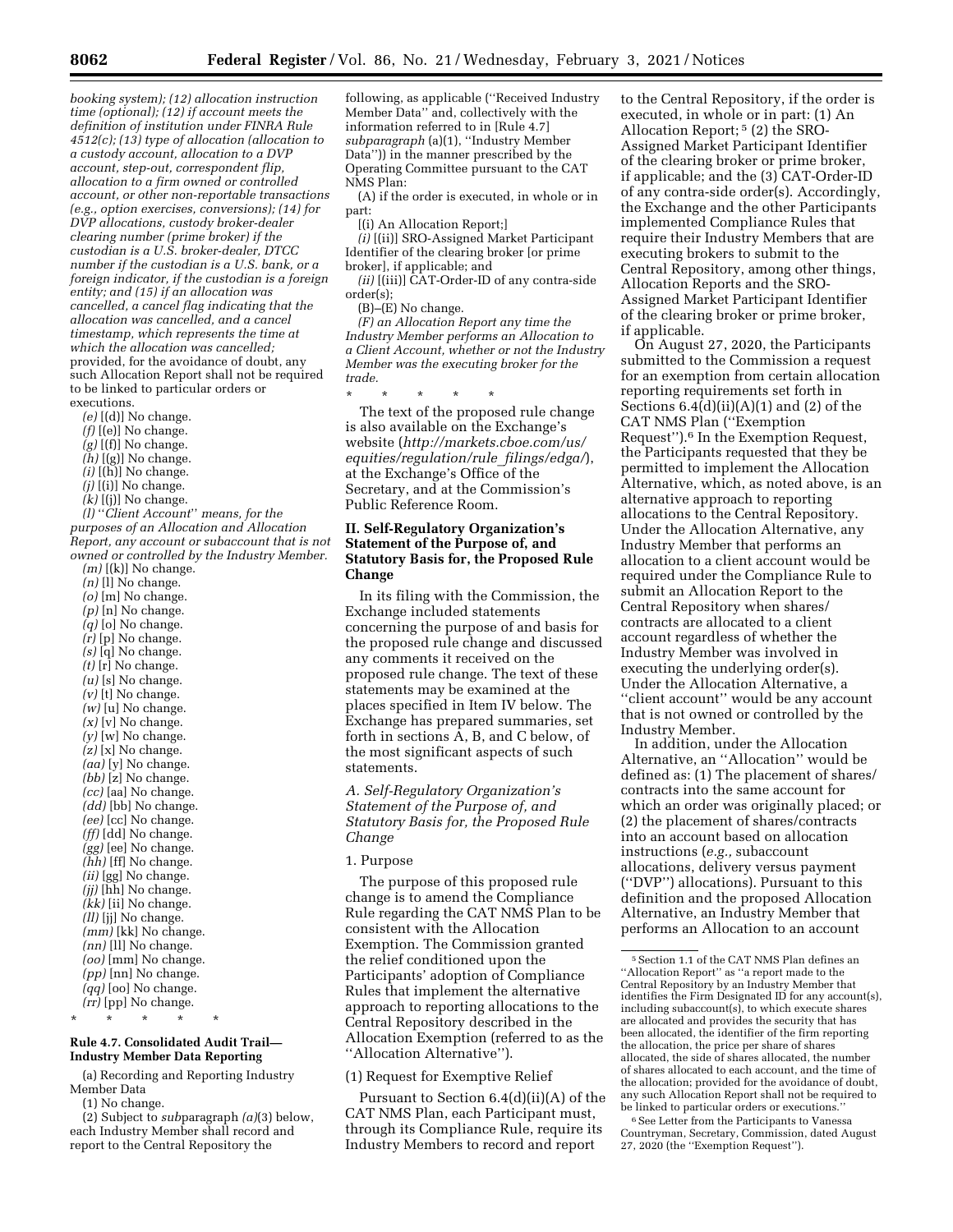that is not a client account, such as proprietary accounts and events including step outs,7 or correspondent flips,<sup>8</sup> would not be required to submit an Allocation Report to the Central Repository for that allocation, but could do so on a voluntary basis. Industry Members would be allowed to report Allocations to accounts other than client accounts; in that instance, such Allocations must be marked as Allocations to accounts other than client accounts.

(A) Executing Brokers and Allocation Reports

To implement the Allocation Alternative, the Participants requested exemptive relief from Section  $6.4(d)(ii)(A)(1)$  of the CAT NMS Plan, to the extent that the provision requires each Participant to, through its Compliance Rule, require its Industry Members that are executing brokers, who do not perform Allocations, to record and report to the Central Repository, if the order is executed, in whole or in part, an Allocation Report. Under the Allocation Alternative, when an Industry Member other than an executing broker (*e.g.,* a prime broker or clearing broker) performs an Allocation, that Industry Member would be required to submit the Allocation Report to the Central Repository. When an executing broker performs an Allocation for an order that is executed, in whole or in part, the burden of submitting an Allocation Report to the Central Repository would remain with the executing broker under the Allocation Alternative. In certain circumstances this would result in multiple Allocation Reports—the executing broker (if selfclearing) or its clearing firm would report individual Allocation Reports identifying the specific prime broker to which shares/contracts were allocated and then each prime broker would itself report an Allocation Report identifying the specific customer accounts to which

the shares/contracts were finally allocated.

The Participants stated that granting exemptive relief from submitting Allocation Reports for executing brokers who do not perform an Allocation, and requiring the Industry Member other than the executing broker that is performing the Allocation to submit such Allocation Reports, is consistent with the basic approach taken by the Commission in adopting Rule 613 under the Exchange Act. Specifically, the Participants stated that they believe that the Commission sought to require each broker-dealer and exchange that touches an order to record the required data with respect to actions it takes on the order.9 Without the requested exemptive relief, executing brokers that do not perform Allocations would be required to submit Allocation Reports. In addition, the Participants stated that, because shares/contracts for every execution must be allocated to an account by the clearing broker in such circumstances, there would be no loss of information by shifting the reporting obligation from the executing broker to the clearing broker.

## (B) Identity of Prime Broker

To implement the Allocation Alternative, the Participants also requested exemptive relief from Section  $6.4(d)(ii)(A)(2)$  of the CAT NMS Plan, to the extent that the provision requires each Participant to, through its Compliance Rule, require its Industry Members to record and report to the Central Repository, if an order is executed, in whole or in part, the SRO-Assigned Market Participant Identifier of the prime broker, if applicable. Currently, under the CAT NMS Plan, an Industry Member is required to report the SRO-Assigned Market Participant Identifier of the clearing broker or prime broker in connection with the execution of an order, and such information would be part of the order's lifecycle, rather than in an Allocation Report that is not linked to the order's lifecycle.10 Under the Allocation Alternative, the identity of the prime broker would be required to be reported by the clearing broker on the Allocation Report, and, in addition, the prime broker itself would be required to report the ultimate allocation, which the Participants believe would provide more complete information.

The Participants stated that associating a prime broker with a specific execution, as is currently required by the CAT NMS Plan, does not reflect how the allocation process works in practice as allocations to a prime broker are done post-trade and are performed by the clearing broker of the executing broker. The Participants also stated that with the implementation of the Allocation Alternative, it would be duplicative for the executing broker to separately identify the prime broker for allocation purposes.

The Participants stated that if a particular customer only has one prime broker, the identity of the prime broker can be obtained from the customer and account information through the DVP accounts for that customer that contain the identity of the prime broker. The Participants further stated that Allocation Reports related to those executions would reflect that shares/ contracts were allocated to the single prime broker. The Participants believe that there is no loss of information through the implementation of the Allocation Alternative compared to what is required in the CAT NMS Plan and that this approach does not decrease the regulatory utility of the CAT for single prime broker circumstances.

In cases where a customer maintains relationships with multiple prime brokers, the Participants asserted that the executing broker will not have information at the time of the trade as to which particular prime broker may be allocated all or part of the execution. Under the Allocation Alternative, the executing broker (if self-clearing) or its clearing firm would report individual Allocation Reports identifying the specific prime broker to which shares/ contracts were allocated and then each prime broker would itself report an Allocation Report identifying the specific customer accounts where the shares/contracts were ultimately allocated. To determine the prime broker for a customer, a regulatory user would query the customer and account database using the customer's CCID to obtain all DVP accounts for the CCID at broker-dealers. The Participants state that when a customer maintains relationships with multiple prime brokers, the customer typically has a separate DVP account with each prime broker, and the identities of those prime brokers can be obtained from the customer and account information.

## (C) Additional Conditions to Exemptive Relief

In the Exemption Request, the Participants included certain additional

<sup>7</sup> ''A step-out allows a broker-dealer to allocate all or part of a client's position from a previously executed trade to the client's account at another broker-dealer. In other words, a step-out functions as a client's position transfer, rather than a trade; there is no exchange of shares and funds and no change in beneficial ownership.'' *See* FINRA, Trade Reporting Frequently Asked Questions, at Section 301, available at: *[https://www.finra.org/filing](https://www.finra.org/filing-reporting/market-transparency-reporting/trade-reporting-faq)[reporting/market-transparencyreporting/trade](https://www.finra.org/filing-reporting/market-transparency-reporting/trade-reporting-faq)[reporting-faq](https://www.finra.org/filing-reporting/market-transparency-reporting/trade-reporting-faq)*.

<sup>8</sup>Correspondent clearing flips are the movement of a position from an executing broker's account to a different account for clearance and settlement, allowing a broker-dealer to execute a trade through another broker-dealer and settle the trade in its own account. *See, e.g.,* The Depository Trust & Clearing Corporation, Correspondent Clearing, available at: *[https://www.dtcc.com/clearingservices/equities](https://www.dtcc.com/clearingservices/equities-tradecapture/correspondent-clearing.)[tradecapture/correspondent-clearing](https://www.dtcc.com/clearingservices/equities-tradecapture/correspondent-clearing.)*.

<sup>9</sup>*See* Securities Exchange Act Release No. 67457 (July 18, 2012), 77 FR 45722, 45748 (August 1, 2012).

<sup>10</sup>The Participants did not request exemptive relief relating to the reporting of the SRO-Assigned Market Participant Identifier of clearing brokers.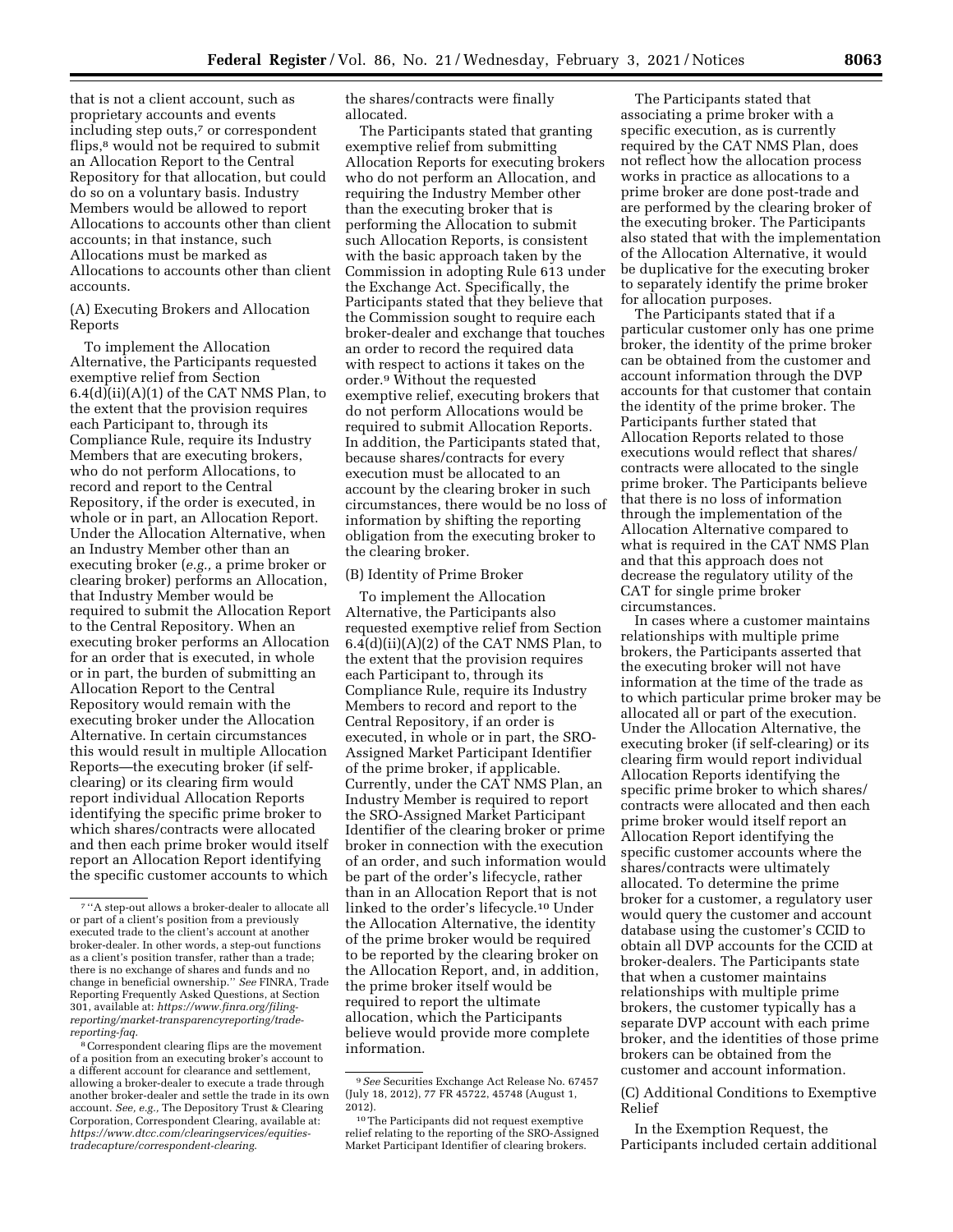conditions for the requested relief. Currently, the definition of Allocation Report in the CAT NMS Plan only refers to shares. To implement the Allocation Alternative, the Participants proposed to require that all required elements of Allocation Reports apply to both shares and contracts, as applicable, for all Eligible Securities. Specifically, Participants would require the reporting of the following in each Allocation Report: (1) The FDID for the account receiving the allocation, including subaccounts; (2) the security that has been allocated; (3) the identifier of the firm reporting the allocation; (3) the price per share/contracts of shares/ contracts allocated; (4) the side of shares/contracts allocated; (4) the number of shares/contracts allocated; and (5) the time of the allocation.

Furthermore, to implement the Allocation Alternative, the Participants proposed to require the following information on all Allocation Reports: (1) Allocation ID, which is the internal allocation identifier assigned to the allocation event by the Industry Member; (2) trade date; (3) settlement date; (4) IB/correspondent CRD Number (if applicable); (5) FDID of new order(s) (if available in the booking system); 11 (6) allocation instruction time (optional); (7) if the account meets the definition of institution under FINRA Rule  $4512(c)$ ; <sup>12</sup> (8) type of allocation (allocation to a custody account, allocation to a DVP account, step out, correspondent flip, allocation to a firm owned or controlled account, or other nonreportable transactions (*e.g.,* option exercises, conversions); (9) for DVP allocations, custody broker-dealer clearing number (prime broker) if the custodian is a U.S. broker-dealer, DTCC number if the custodian is a U.S. bank, or a foreign indicator, if the custodian is a foreign entity; and (10) if an allocation was cancelled, a cancel flag,

12FINRA Rule 4512(c) states the for purposes of the rule, the term ''institutional account'' means the account of: (1) A bank, savings and loan association, insurance company or registered investment company; (2) an investment adviser registered either with the Commission under Section 203 of the Investment Advisers Act or with a state securities commission (or any agency or office performing like functions); or (3) any other person (whether a natural person, corporation, partnership, trust or otherwise) with total assets of at least \$50 million.

which indicates that the allocation was cancelled, and a cancel timestamp, which represents the time at which the allocation was cancelled.

# (2) Proposed Rule Changes To Implement Exemptive Relief

On October 29, 2020, the Commission granted the exemptive relief requested in the Exemption Request. The Commission granted the relief conditioned upon the adoption of Compliance Rules that implement the reporting requirements of the Allocation Alternative. Accordingly, the Exchange proposes the following changes to its Compliance Rule to implement the reporting requirements of the Allocation Alternative.

# (A) Definition of Allocation

The Exchange proposes to add a definition of ''Allocation'' as new paragraph (c) to Rule 4.5.13 Proposed paragraph (c) of Rule 4.5 would define a ''Allocation'' to mean ''(1) the placement of shares/contracts into the same account for which an order was originally placed; or (2) the placement of shares/contracts into an account based on allocation instructions (*e.g.,*  subaccount allocations, delivery versus payment (''DVP'') allocations).'' The Commission stated in the Allocation Exemption that this definition of "Allocation" is reasonable.

#### (B) Definition of Allocation Report

The Exchange proposes to amend the definition of ''Allocation Report'' set forth in Rule 4.5(c) to reflect the requirements of the Allocation Exemption. Rule 4.5(c) defines the term ''Allocation Report'' to mean:

a report made to the Central Repository by an Industry Member that identifies the Firm Designated ID for any account(s), including subaccount(s), to which executed shares are allocated and provides the security that has been allocated, the identifier of the firm reporting the allocation, the price per share of shares allocated, the side of shares allocated, the number of shares allocated to each account, and the time of the allocation; provided, for the avoidance of doubt, any such Allocation Report shall not be required to be linked to particular orders or executions.

The Exchange proposes to amend this definition in two ways: (1) Applying the requirements for Allocation Reports to contracts in addition to shares; and (2) requiring the reporting of additional elements for the Allocation Report.

# (i) Shares and Contracts

The requirements for Allocation Reports apply only to shares, as the definition of ''Allocation Report'' in Rule 4.5(c) refers to shares, not contracts. In the Allocation Exemption, the Commission stated that applying the requirements for Allocation Reports to contracts in addition to shares is appropriate because CAT reporting requirements apply to both options and equities. Accordingly, the Commission stated that the Participants would be required to modify their Compliance Rules such that all required elements of Allocation Reports apply to both shares and contracts, as applicable, for all Eligible Securities. Therefore, the Exchange proposes to amend Rule 4.5(c) (to be renumbered as Rule 4.5(d)) to apply to contracts, as well as shares. Specifically, the Exchange proposes to add references to contracts to the definition of ''Allocation Report'' to the following phrases: ''the Firm Designated ID for any account(s), including subaccount(s), to which executed shares/contracts are allocated,'' ''the price per share/contract of shares/ contracts allocated,'' ''the side of shares/ contracts allocated,'' and ''the number of shares/contracts allocated to each account.''

#### (ii) Additional Elements

The Commission also conditioned the Allocation Exemption on the Participants amending their Compliance Rules to require the ten additional elements in Allocation Reports described above. Accordingly, the Exchange proposes to require these additional elements in Allocation Reports. Specifically, the Exchange proposes to amend the definition of ''Allocation Report'' in Rule 4.5(c) (to be renumbered as Rule 4.5(d)) to include the following elements, in addition to those elements currently required under the CAT NMS Plan:

(6) the time of the allocation; (7) Allocation ID, which is the internal allocation identifier assigned to the allocation event by the Industry Member; (8) trade date; (9) settlement date; (10) IB/correspondent CRD Number (if applicable); (11) FDID of new order(s) (if available in the booking system); (12) allocation instruction time (optional); (12) if account meets the definition of institution under FINRA Rule 4512(c); (13) type of allocation (allocation to a custody account, allocation to a DVP account, stepout, correspondent flip, allocation to a firm owned or controlled account, or other nonreportable transactions (*e.g.,* option exercises, conversions); (14) for DVP allocations, custody broker-dealer clearing number (prime broker) if the custodian is a U.S. broker-dealer, DTCC number if the custodian is a U.S. bank, or a foreign indicator, if the

<sup>11</sup>The Participants propose that for scenarios where the Industry Member responsible for reporting the Allocation has the FDID of the related new order(s) available, such FDID must be reported. This would include scenarios in which: (1) The FDID structure of the top account and subaccounts is known to the Industry Member responsible for reporting the Allocation(s); and (2) the FDID structure used by the IB/Correspondent when reporting new orders is known to the clearing firm reporting the related Allocations.

<sup>13</sup>The Exchange proposes to renumber the definitions in Rule 4.5 to accommodate the addition of this new definition of ''Allocation'' and the new definition of ''Client Account'' discussed below.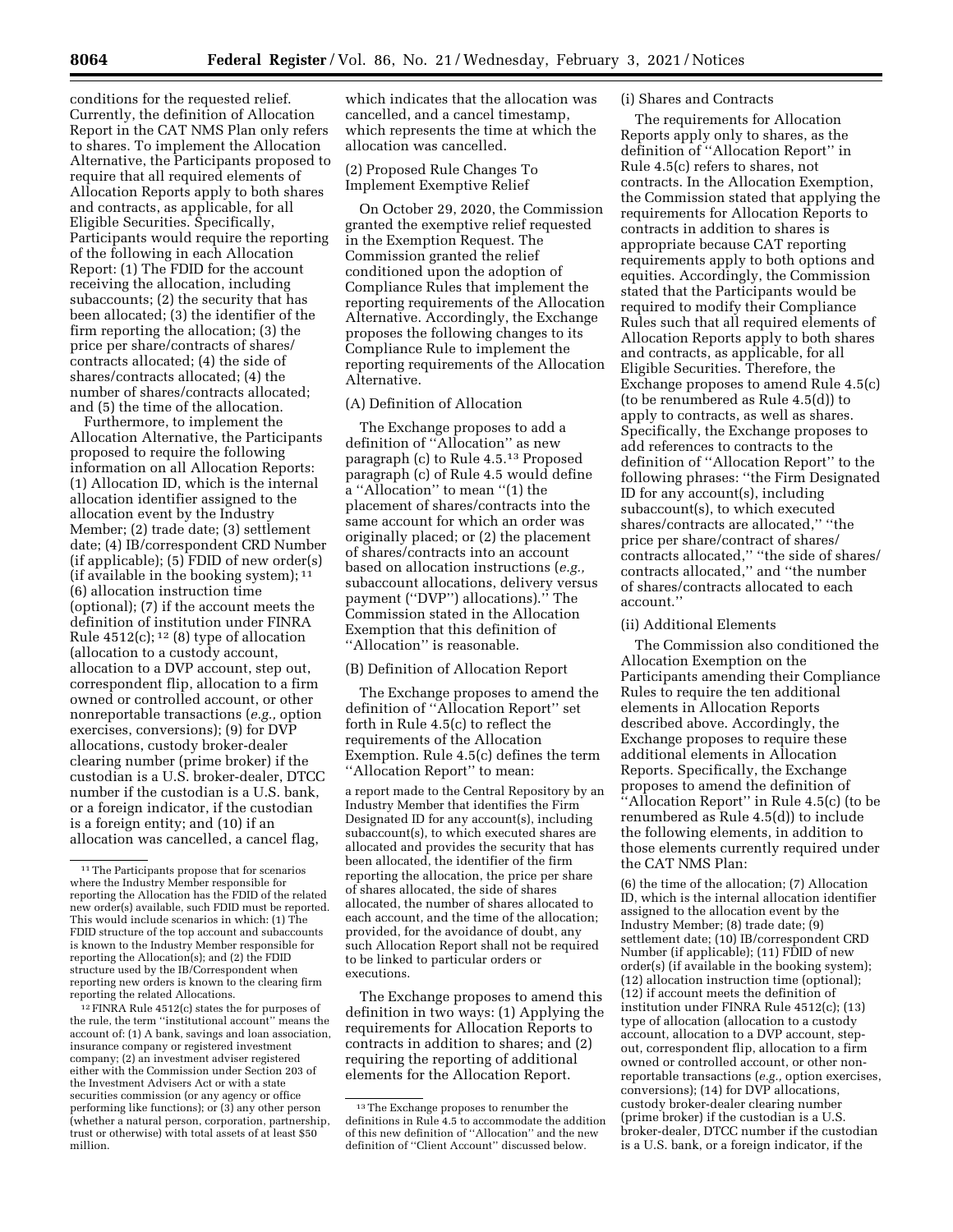custodian is a foreign entity; and (15) if an allocation was cancelled, a cancel flag indicating that the allocation was cancelled, and a cancel timestamp, which represents the time at which the allocation was cancelled.

# (C) Allocation Reports

(i) Executing Brokers That Do Not Perform Allocations

The Commission granted the Participants an exemption from the requirement that the Participants, through their Compliance Rule, require executing brokers that do not perform Allocations to submit Allocation Reports. The Commission stated that it understands that executing brokers that are not self-clearing do not perform allocations themselves, and such allocations are handled by prime and/or clearing brokers, and these executing brokers therefore do not possess the requisite information to provide Allocation Reports. Accordingly, the Exchange proposes to eliminate Rule  $4.7(a)(2)(A)(i).<sup>14</sup>$  which requires an Industry Member to record and report to the Central Repository an Allocation Report if the order is executed, in whole or in part, and to replace this provision with proposed Rule  $4.7(a)(2)(F)$  as discussed below.

(ii) Industry Members That Perform Allocations

The Allocation Exemption requires the Participants to amend their Compliance Rules to require Industry Members to provide Allocation Reports to the Central Repository any time they perform Allocations to a client account, whether or not the Industry Member was the executing broker for the trades. Accordingly, the Commission conditioned the Allocation Exemption on the Participants adopting Compliance Rules that require prime and/or clearing brokers to submit Allocation Reports when such brokers perform allocations, in addition to requiring executing brokers that perform allocations to submit Allocation Reports. The Commission determined that such exemptive relief would improve efficiency and reduce the costs and burdens of reporting allocations for Industry Members because the reporting obligation would belong to the Industry Member with the requisite information, and executing brokers that do not have the information required on an Allocation Report would not have to develop the infrastructure and processes required to obtain, store and report the information. The Commission stated that this exemptive relief should not reduce the regulatory utility of the CAT because an Allocation Report would still be submitted for each executed trade allocated to a client account, which in certain circumstances could still result in multiple Allocation Reports,15 just not necessarily by the executing broker.

In accordance with the Allocation Exemption, the Exchange proposes to add proposed 4.7(a)(2)(F) to the Compliance Rule. Proposed Rule 4.7(a)(2)(F) would require Industry Members to record and report to the Central Repository ''an Allocation Report any time the Industry Member performs an Allocation to a Client Account, whether or not the Industry Member was the executing broker for the trade.''

#### (iii) Client Accounts

In the Allocation Exemption, the Commission also exempted the Participants from the requirement that they amend their Compliance Rules to require Industry Members to report Allocations for accounts other than client accounts. The Commission believes that allocations to client accounts, and not allocations to proprietary accounts or events such as step-outs and correspondent flips, provide regulators the necessary information to detect abuses in the allocation process because it would provide regulators with detailed information regarding the fulfillment of orders submitted by clients, while reducing reporting burdens on brokerdealers. For example, Allocation Reports would be required for allocations to registered investment advisor and money manager accounts. The Commission further believes that the proposed approach should facilitate regulators' ability to distinguish Allocation Reports relating to allocations to client accounts from other Allocation Reports because Allocations to accounts other than client accounts would have to be identified as such. This approach could reduce the time CAT Reporters expend to comply with CAT reporting requirements and lower costs by allowing broker-dealers to use existing business practices.

To clarify that an Industry Member must report an Allocation Report solely for Allocations to a client account, proposed Rule 4.7(a)(2)(F) specifically references ''Client Accounts,'' as discussed above. In addition, the Exchange proposes to add a definition of ''Client Account'' as proposed Rule 4.5(l). Proposed Rule 4.5(l) would define a ''Client Account'' to mean ''for the purposes of an Allocation and Allocation Report, any account or subaccount that is not owned or controlled by the Industry Member.''

#### (D) Identity of Prime Broker

The Exchange also proposes to amend Rule 4.7(a)(2)(A)(ii) to eliminate the requirement for executing brokers to record and report the SRO-Assigned Market Participant Identifier of the prime broker. Rule 4.7(a)(2)(A)(ii) states that each Industry Member is required to record and report to the Central Repository, if the order is executed, in whole or in part, the "SRO-Assigned Market Participant Identifier of the clearing broker or prime broker, if applicable.'' The Exchange proposes to delete the phrase ''or prime broker'' from this provision. Accordingly, each Industry Member that is an executing broker would no longer be required to report the SRO-Assigned Market Participant Identifier of the prime broker.

As the Commission noted in the Allocation Exemption, exempting the Participants from the requirement that they, through their Compliance Rules, require executing brokers to provide the SRO-Assigned Market Participant Identifier of the prime broker is appropriate because, as stated by the Participants, allocations are done on a post-trade basis and the executing broker will not have the requisite information at the time of the trade. Because an executing broker, in certain circumstances, does not have this information at the time of the trade, this relief relieves executing brokers of the burdens and costs of developing infrastructure and processes to obtain this information in order to meet the contemporaneous reporting requirements of the CAT NMS Plan.

As the Commission noted in the Allocation Exemption, although executing brokers would no longer be required to provide the prime broker information, regulators will still be able to determine the prime broker(s) associated with orders through querying the customer and account information database. If an executing broker has only one prime broker, the identity of the prime broker can be obtained from the customer and account information

<sup>14</sup>The Exchange proposes to renumber Rule  $4.7(a)(2)(A)(ii)$  and  $(iii)$  as Rules  $4.7(a)(2)(A)(i)$  and (ii) in light of the proposed deletion of Rule  $4.7(a)(2)(A)(i)$ . The Exchange also proposes to make nonsubstantive changes to the language in Rule  $4.7(a)(2)(A)$ .

<sup>15</sup>As noted above, under the Allocation Alternative, for certain executions, the executing broker (if self-clearing) or its clearing firm would report individual Allocation Reports identifying the specific prime broker to which shares/contracts were allocated and then each prime broker would itself report an Allocation Report identifying the specific customer accounts to which the shares/ contracts were finally allocated.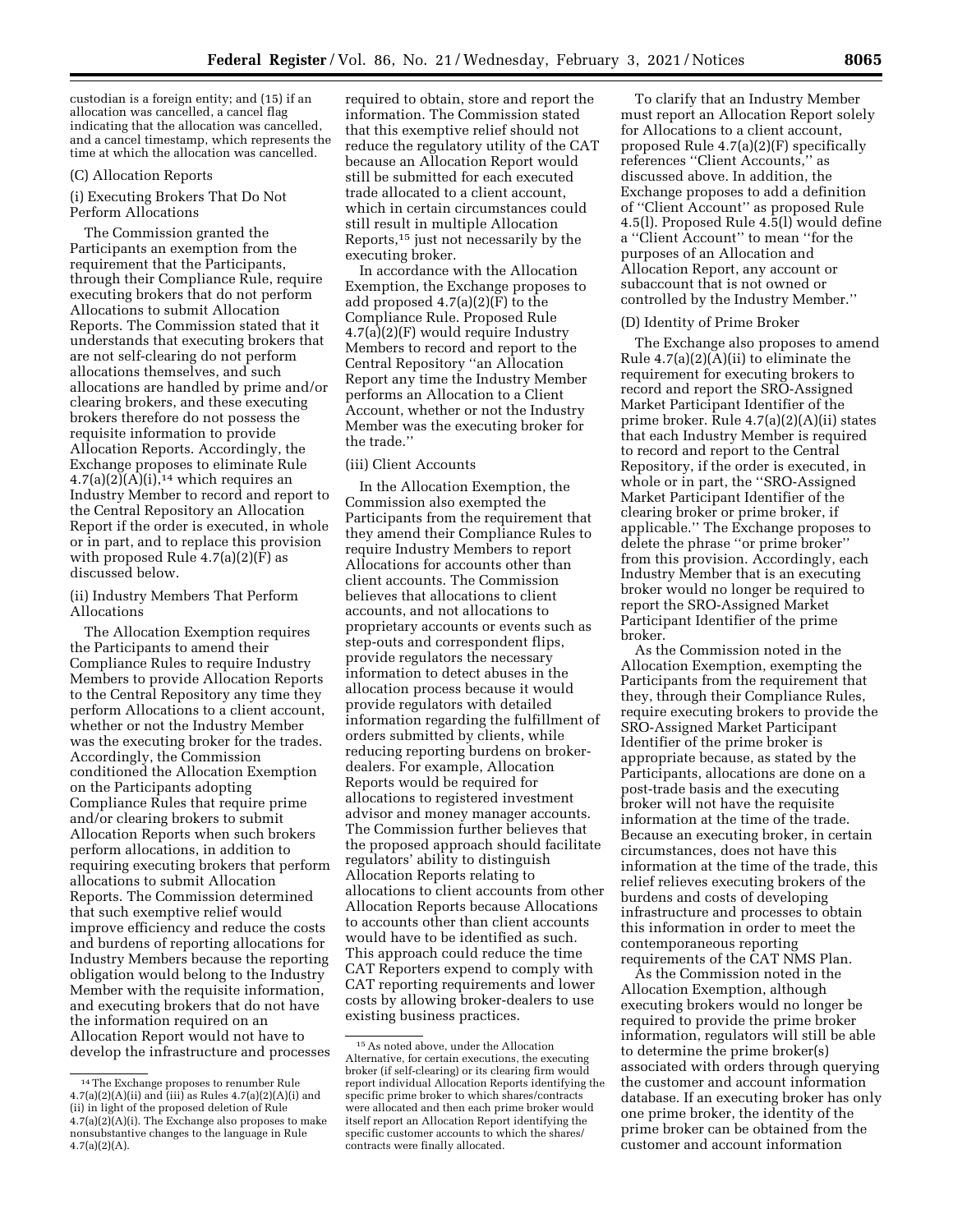associated with the executing broker. For customers with multiple prime brokers, the identity of the prime brokers can be obtained from the customer and account information which will list the prime broker, if there is one, that is associated with each account.

# 2. Statutory Basis

The Exchange believes the proposed rule change is consistent with the Securities Exchange Act of 1934 (the ''Act'') and the rules and regulations thereunder applicable to the Exchange and, in particular, the requirements of Section 6(b) of the Act.<sup>16</sup> Specifically, the Exchange believes the proposed rule change is consistent with the Section  $6(b)(5)^{17}$  requirements that the rules of an exchange be designed to prevent fraudulent and manipulative acts and practices, to promote just and equitable principles of trade, to foster cooperation and coordination with persons engaged in regulating, clearing, settling, processing information with respect to, and facilitating transactions in securities, to remove impediments to and perfect the mechanism of a free and open market and a national market system, and, in general, to protect investors and the public interest. Additionally, the Exchange believes the proposed rule change is consistent with the Section 6(b)(5) 18 requirement that the rules of an exchange not be designed to permit unfair discrimination between customers, issuers, brokers, or dealers.

In particular, the Exchange believes that this proposal is consistent with the Act because it is consistent with, and implements, the Allocation Exemption, and is designed to assist the Exchange and its Industry Members in meeting regulatory obligations pursuant to the Plan. In approving the Plan, the Commission noted that the Plan ''is necessary and appropriate in the public interest, for the protection of investors and the maintenance of fair and orderly markets, to remove impediments to, and perfect the mechanism of a national market system, or is otherwise in furtherance of the purposes of the Act.'' 19 To the extent that this proposal implements the Plan, and applies specific requirements to Industry Members, the Exchange believes that this proposal furthers the objectives of the Plan, as identified by the

Commission, and is therefore consistent with the Act.

# *B. Self-Regulatory Organization's Statement on Burden on Competition*

The Exchange does not believe that the proposed rule change will impose any burden on competition that is not necessary or appropriate in furtherance of the purposes of the Act. The Exchange notes that the proposed rule changes are consistent with the Allocation Exemption, and are designed to assist the Exchange in meeting its regulatory obligations pursuant to the Plan. The Exchange also notes that the proposed rule changes will apply equally to all Industry Members. In addition, all national securities exchanges and FINRA are proposing this amendment to their Compliance Rules. Therefore, this is not a competitive rule filing and does not impose a burden on competition.

# *C. Self-Regulatory Organization's Statement on Comments on the Proposed Rule Change Received From Members, Participants, or Others*

The Exchange neither solicited nor received comments on the proposed rule change.

# **III. Date of Effectiveness of the Proposed Rule Change and Timing for Commission Action**

Because the foregoing proposed rule change does not:

A. Significantly affect the protection of investors or the public interest;

B. impose any significant burden on competition; and

C. become operative for 30 days from the date on which it was filed, or such shorter time as the Commission may designate, it has become effective pursuant to Section 19(b)(3)(A) of the Act 20 and Rule 19b–4(f)(6) 21 thereunder. At any time within 60 days of the filing of the proposed rule change, the Commission summarily may temporarily suspend such rule change if it appears to the Commission that such action is necessary or appropriate in the public interest, for the protection of investors, or otherwise in furtherance of the purposes of the Act. If the Commission takes such action, the Commission will institute proceedings to determine whether the proposed rule change should be approved or disapproved.

# **IV. Solicitation of Comments**

Interested persons are invited to submit written data, views, and

arguments concerning the foregoing, including whether the proposed rule change is consistent with the Act. Comments may be submitted by any of the following methods:

# *Electronic Comments*

• Use the Commission's internet comment form (*[http://www.sec.gov/](http://www.sec.gov/rules/sro.shtml)  [rules/sro.shtml](http://www.sec.gov/rules/sro.shtml)*); or

• Send an email to *[rule-comments@](mailto:rule-comments@sec.gov) [sec.gov](mailto:rule-comments@sec.gov)*. Please include File Number SR– CboeEDGA–2021–005 on the subject line.

# *Paper Comments*

• Send paper comments in triplicate to Secretary, Securities and Exchange Commission, 100 F Street NE, Washington, DC 20549–1090.

All submissions should refer to File Number SR–CboeEDGA–2021–005. This file number should be included on the subject line if email is used. To help the Commission process and review your comments more efficiently, please use only one method. The Commission will post all comments on the Commission's internet website (*[http://www.sec.gov/](http://www.sec.gov/rules/sro.shtml)  [rules/sro.shtml](http://www.sec.gov/rules/sro.shtml)*). Copies of the submission, all subsequent amendments, all written statements with respect to the proposed rule change that are filed with the Commission, and all written communications relating to the proposed rule change between the Commission and any person, other than those that may be withheld from the public in accordance with the provisions of 5 U.S.C. 552, will be available for website viewing and printing in the Commission's Public Reference Room, 100 F Street NE, Washington, DC 20549, on official business days between the hours of 10:00 a.m. and 3:00 p.m. Copies of the filing also will be available for inspection and copying at the principal office of the Exchange. All comments received will be posted without change. Persons submitting comments are cautioned that we do not redact or edit personal identifying information from comment submissions. You should submit only information that you wish to make available publicly. All submissions should refer to File Number SR–CboeEDGA–2021–005, and should be submitted on or before February 24, 2021.

<sup>16</sup> 15 U.S.C. 78f(b).

<sup>17</sup> 15 U.S.C. 78f(b)(5).

<sup>18</sup> *Id.* 

<sup>19</sup>*See* Securities Exchange Act Release No. 79318 (November 15, 2016), 81 FR 84696, 84697 (November 23, 2016).

<sup>20</sup> 15 U.S.C. 78s(b)(3)(A).

<sup>21</sup> 17 CFR 240.19b–4(f)(6).